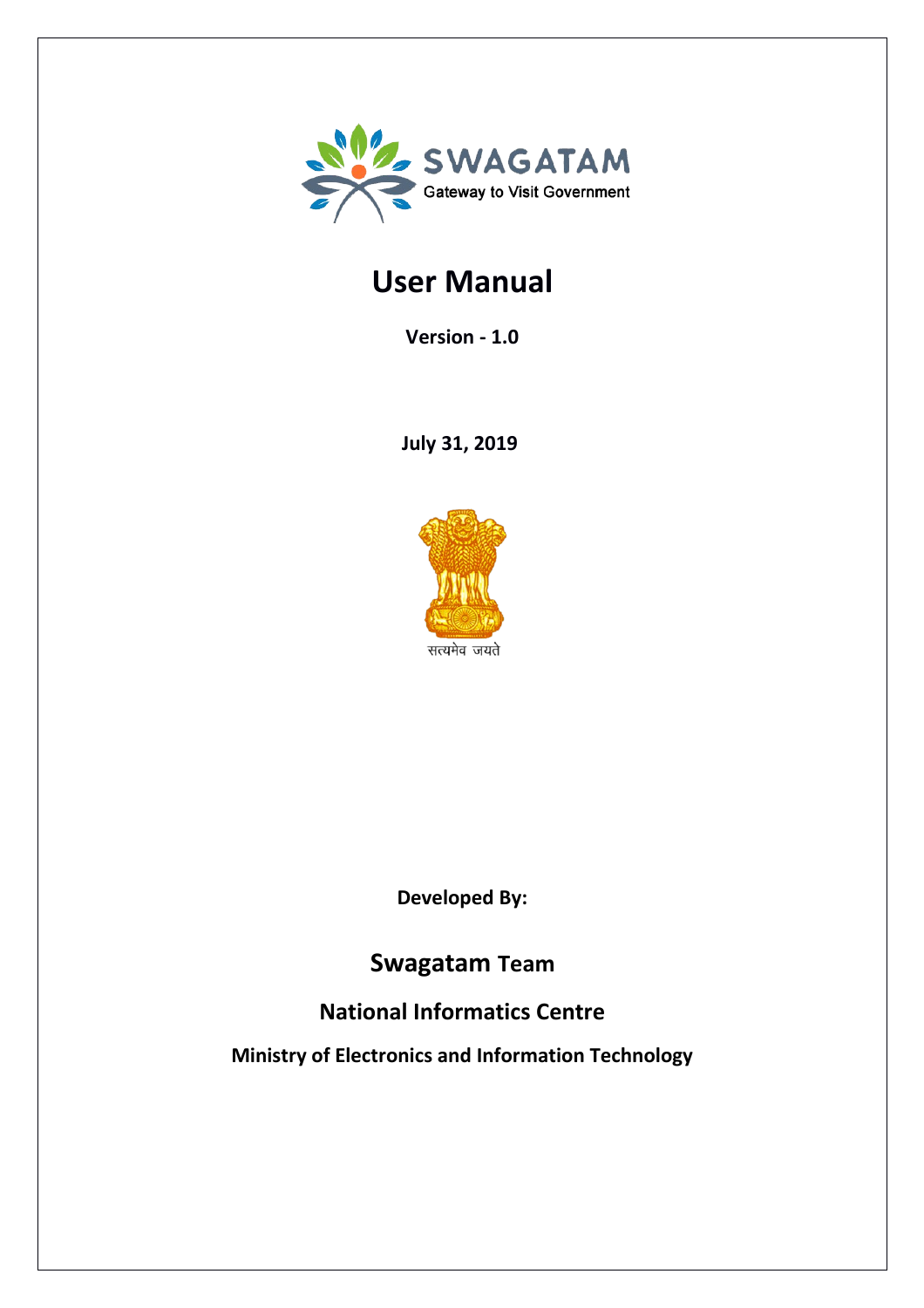# **CONTENT**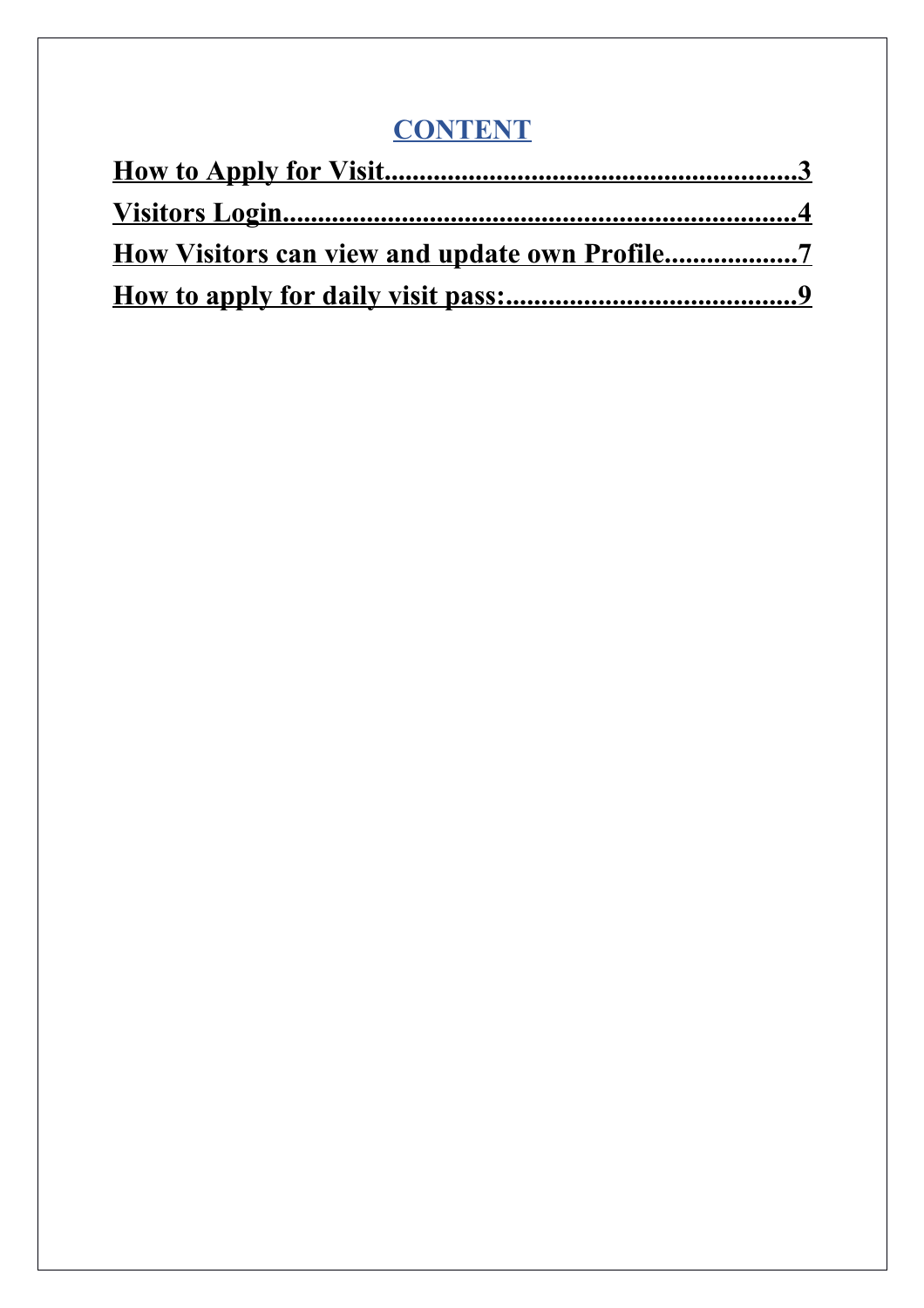### **How to Apply for Visit**

Open Swagatam application in any browser using URL www.swagatam.gov.in Below Landing page of Swagatam will display. Click on Visit Registration.



Click on Registration link

| A                                                                                                         | <b>WAGATAM</b>                                                                         |
|-----------------------------------------------------------------------------------------------------------|----------------------------------------------------------------------------------------|
|                                                                                                           | Login                                                                                  |
|                                                                                                           | <b>Email with Password</b><br>Mobile with OTP<br>$\bullet$<br>Enter your Mobile Number |
|                                                                                                           | <b>Generate OTP</b>                                                                    |
|                                                                                                           | if not registered? Registration                                                        |
|                                                                                                           |                                                                                        |
|                                                                                                           |                                                                                        |
|                                                                                                           |                                                                                        |
| Fill in the visitor's detail and click on Next button<br>Duplicate mobile won't be register<br>character. | Password must be of 8 characters with one lower case, one upper case and one special   |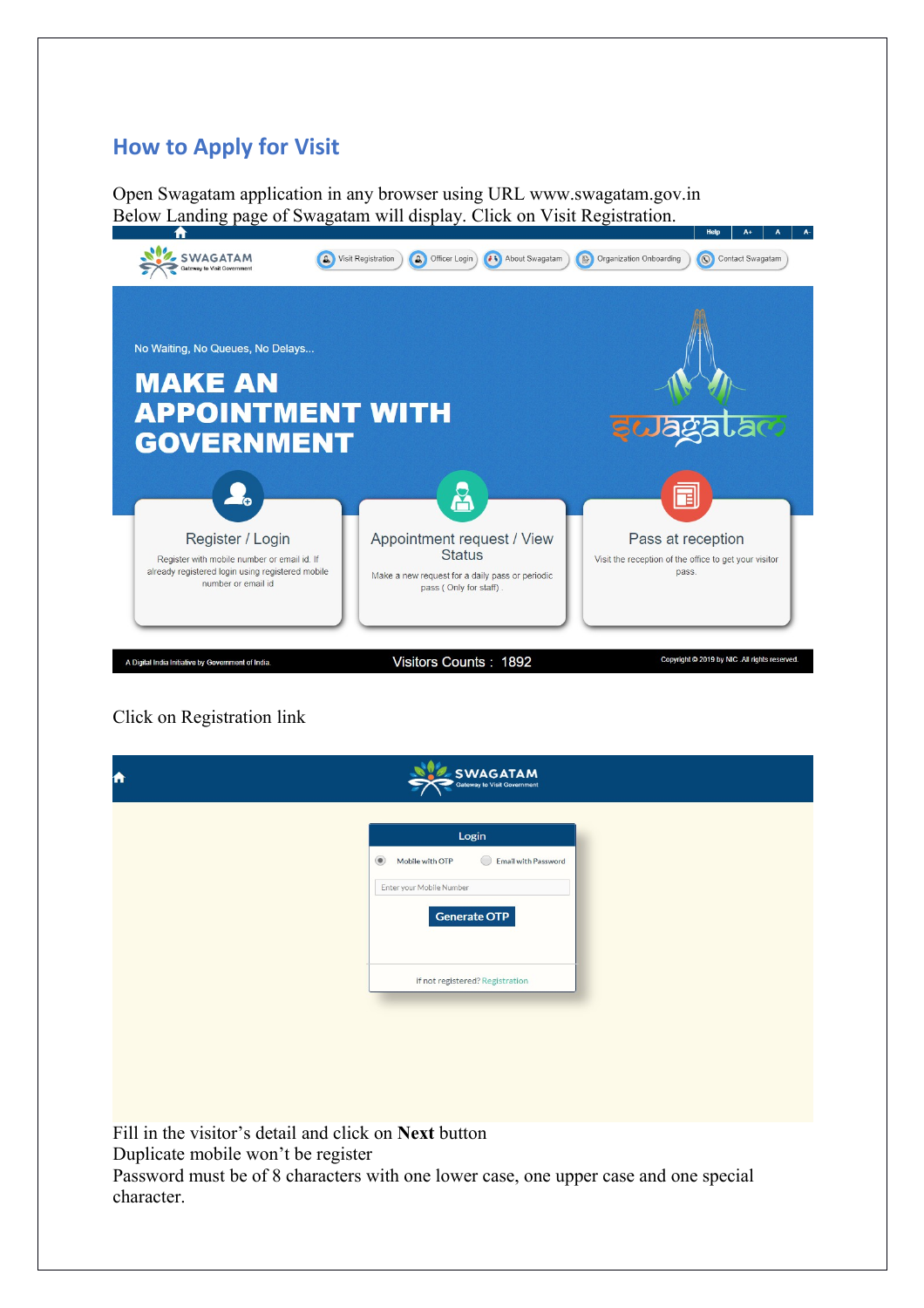

#### AHome -> Registeration

| Gender                  |                                     |   |
|-------------------------|-------------------------------------|---|
| <b>SELECT</b>           |                                     | ▼ |
| <b>Mobile No</b>        |                                     |   |
|                         |                                     |   |
| eMail-ID                |                                     |   |
|                         |                                     |   |
| <b>Set Password</b>     |                                     |   |
|                         |                                     |   |
| <b>Confirm Password</b> |                                     |   |
|                         | Type the characters you see in this |   |
| of6iyg                  | Picture<br><b>Next</b>              |   |

### **Visitors Login**

- 1. Open the Swagatam application in any browser using URL swagatam.gov.in:
- 2. On Top, Click on **Visit registration** link Login screen opens, there are two ways visitors can login 1. Mobile with OTP
- 3. Email with Password
- 4. Enter registered mobile number.
- 5. Click on **Generate OTP** button.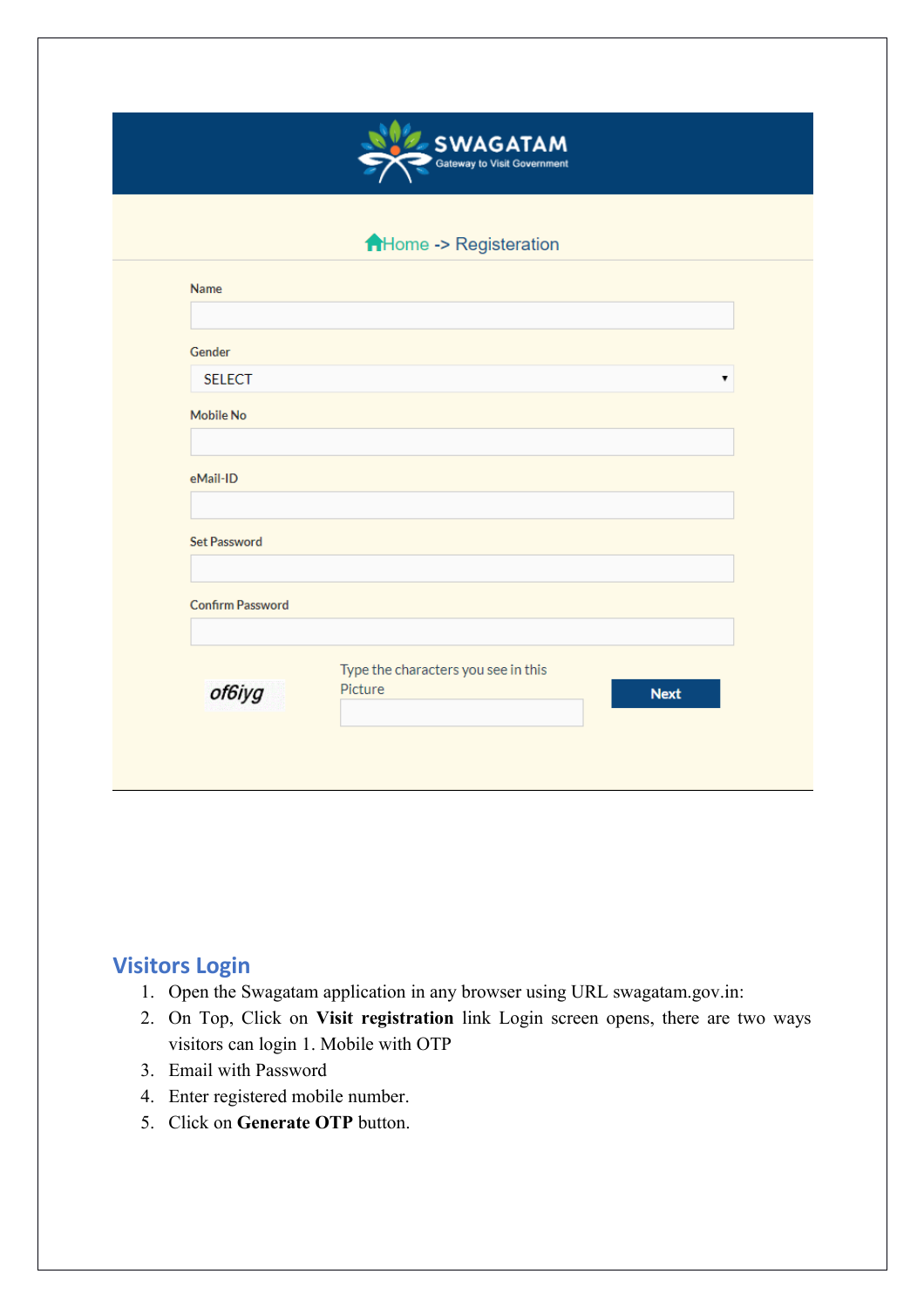

| Login |                          |                            |  |  |
|-------|--------------------------|----------------------------|--|--|
|       | Mobile with OTP          | <b>Email with Password</b> |  |  |
|       | Enter your Mobile Number |                            |  |  |
|       |                          | <b>Generate OTP</b>        |  |  |
|       |                          |                            |  |  |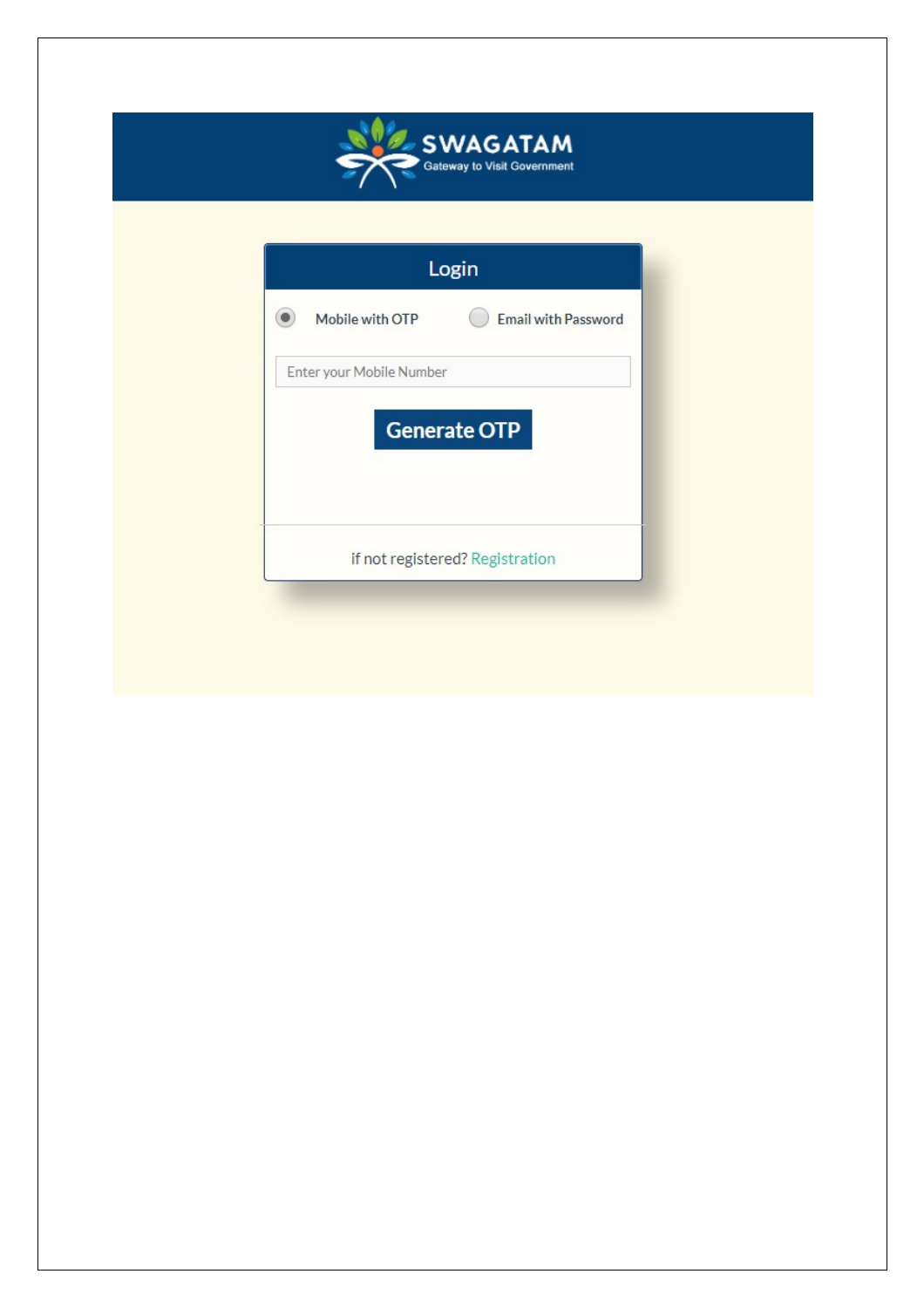OTP verification screen open, and user receives one-time password on their registered number

Enter the OTP and click on **Verify** button

| A                                                  | <b>SWAGATAM</b><br>Gateway to Visit Government                                                                                                       |                                                                                   |
|----------------------------------------------------|------------------------------------------------------------------------------------------------------------------------------------------------------|-----------------------------------------------------------------------------------|
|                                                    | Login                                                                                                                                                |                                                                                   |
|                                                    | $\circledcirc$<br>Email with Password<br>Mobile with OTP<br>OTP has been sent to your Mobile No. *****1718,<br>please enter the same here to verify. |                                                                                   |
|                                                    | <b>Verify</b><br><b>Re-Send OTP</b><br>Cancel                                                                                                        |                                                                                   |
|                                                    | if not registered? Registration                                                                                                                      |                                                                                   |
|                                                    |                                                                                                                                                      |                                                                                   |
| A Digital India Initiative by Government of India. |                                                                                                                                                      | NATIONAL<br>INFORMATICS<br>CENTRE<br>Copyright @ 2015 by NIC All rights reserved. |

#### As soon as user OTP is verified, user can login in to the Swagatam application.

| <b>A</b> Home | ■ Visitor DashBoard          |                                                 |                                                                      |                                                |
|---------------|------------------------------|-------------------------------------------------|----------------------------------------------------------------------|------------------------------------------------|
|               | Please select your pass type | <b>Daily Passes</b><br>$\left( \bullet \right)$ | <b>Periodic Passes</b>                                               |                                                |
| 丽<br>1        | <b>UPCOMING VISITS</b>       | 砺<br>$\overline{2}$                             | <b>PENDING VISITS</b><br><b>PAST VISITS</b><br>砺<br>1                | <b>TOTAL VISITS</b><br>ष्ठीह<br>$\overline{7}$ |
|               | + Apply for daily visit pass |                                                 |                                                                      | Q<br><b>Enter any Keyword</b>                  |
|               |                              |                                                 |                                                                      |                                                |
| Upcoming      | <b>Approved</b>              | <b>Pending</b><br><b>Rejected</b>               | Cancelled<br>Completed<br>Expired                                    |                                                |
|               | <b>Visit Reg.No</b>          | <b>Meeting With</b>                             | <b>Office Address</b>                                                | <b>Visit Date</b><br><b>Visit Status</b>       |
|               | I/0012/0023/142/2019         | <b>SHASHI KANT SHARME</b>                       | National Informatics Centre National Informatics Centre Head Quarter | 05/08/2019<br>Pending                          |
|               | I/0012/0023/141/2019         | <b>SHASHI KANT SHARME</b>                       | National Informatics Centre National Informatics Centre Head Quarter | 05/08/2019<br>Cancel                           |
|               | I/0012/0023/140/2019         | <b>SHASHI KANT SHARME</b>                       | National Informatics Centre National Informatics Centre Head Quarter | 02/08/2019<br><b>Approved</b>                  |
|               | I/0012/0023/138/2019         | <b>SHASHI KANT SHARME</b>                       | National Informatics Centre National Informatics Centre Head Quarter | 31/07/2019<br><b>Completed</b>                 |
| ✔<br>π        | I/0012/0023/127/2019         | <b>SHASHIKANT SHARMA</b>                        | National Informatics Centre National Informatics Centre Head Quarter | 26/07/2019<br><b>Approved</b>                  |
|               | I/0012/0023/126/2019         | <b>SHRI ASHOK KUMAR</b>                         | National Informatics Centre National Informatics Centre Head Quarter | 30/07/2019<br><b>Cancel</b>                    |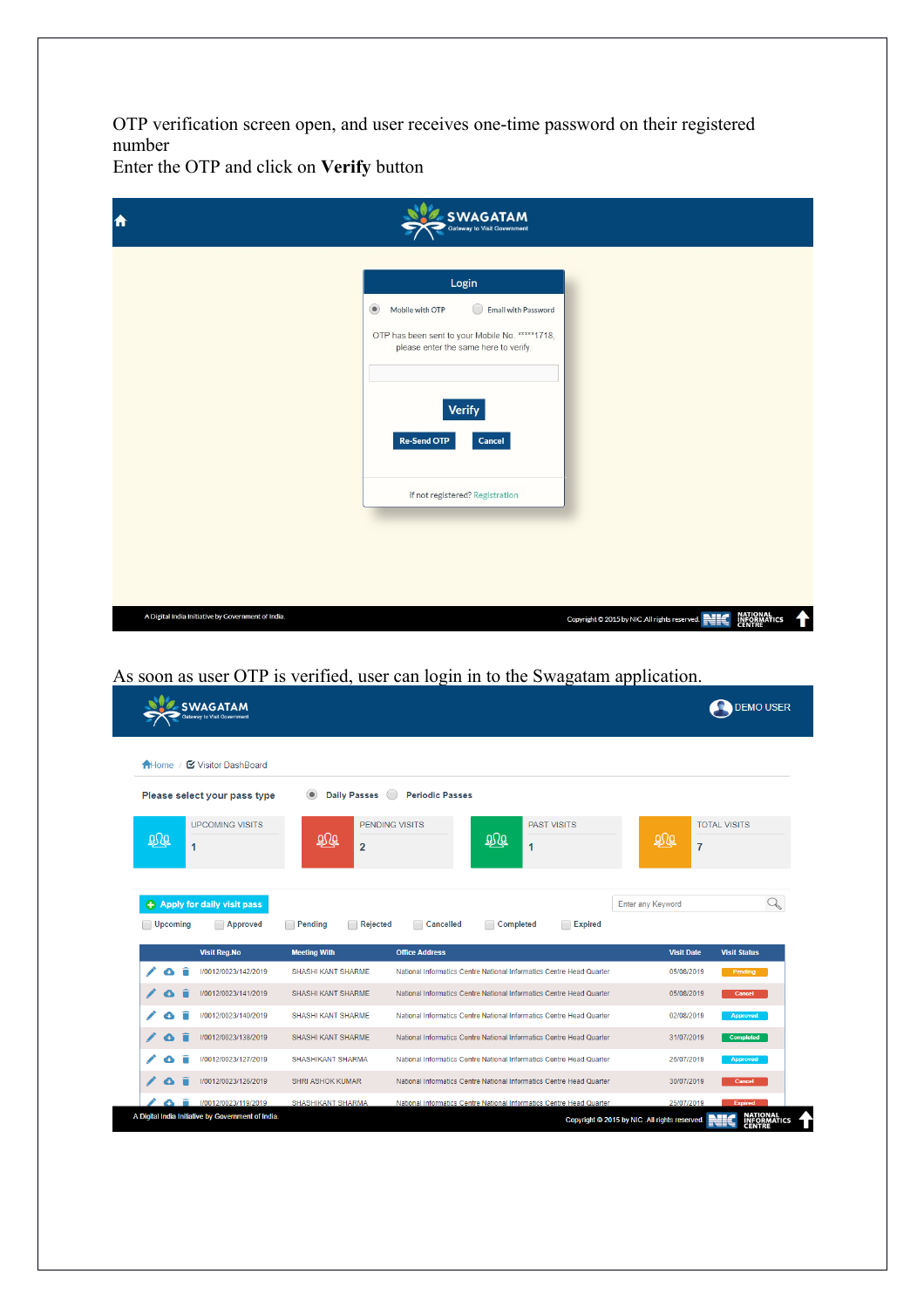## **How Visitors can view and update own Profile.**

- 1. After logged in, click on profile pic or user name then click on Update Profile button.
- 2. To update the Profile, click on Edit button

| WAGATAM<br>ay to Visit Government                                         |                                                                                                                        |                                                   | DEMO USER                         |
|---------------------------------------------------------------------------|------------------------------------------------------------------------------------------------------------------------|---------------------------------------------------|-----------------------------------|
| Home / Update Profile                                                     |                                                                                                                        |                                                   |                                   |
| <b>Change Photo</b>                                                       | Gender/Age Male / 34<br>Father/ Husband Name TEST USER<br>Address SHASTRI PARK<br>Identity Proof GOV. ID CARD - 223344 |                                                   | <b>GEdit</b>                      |
| <b>DEMO USER</b>                                                          |                                                                                                                        |                                                   |                                   |
| Mobile No.7982181718                                                      |                                                                                                                        |                                                   |                                   |
| Email ID support-icjs@gov.in                                              |                                                                                                                        |                                                   |                                   |
|                                                                           |                                                                                                                        | Copyright @ 2015 by NIC .All rights reserved.     | NATIONAL<br>INFORMATICS<br>CENTRE |
|                                                                           | 1. Here visitor can modify the personal details.                                                                       |                                                   |                                   |
| <b>WAGATAM</b><br>av to Visit Governmen                                   |                                                                                                                        |                                                   |                                   |
|                                                                           |                                                                                                                        |                                                   |                                   |
|                                                                           | Name                                                                                                                   | <b>Father/ Husband Name</b>                       |                                   |
|                                                                           | <b>DEMO USER</b>                                                                                                       | <b>TEST USER</b>                                  |                                   |
|                                                                           | Gender                                                                                                                 | <b>DoB</b>                                        |                                   |
| A Digital India Initiative by Government of India.<br><b>Change Photo</b> | Male                                                                                                                   | 12/12/1985<br>v<br>سى                             | <b>DEMO USER</b>                  |
| Home / Update Profile                                                     | <b>Address</b>                                                                                                         | <b>Identity Proof</b>                             |                                   |
| <b>DEMO USER</b>                                                          | <b>SHASTRI PARK</b>                                                                                                    | GOV. ID CARD<br>$\pmb{\mathrm{v}}$                |                                   |
|                                                                           |                                                                                                                        | <b>Identity Proof Card Number</b>                 |                                   |
| Mobile No.7982181718                                                      | Landmark                                                                                                               | 223344                                            |                                   |
|                                                                           | CP METRO STATION                                                                                                       | Occupation                                        |                                   |
| Email IDsupport-icjs@gov.in                                               | <b>State</b><br><b>DELHI</b>                                                                                           | <b>ENGINEER</b><br>Pin Code<br>$\pmb{\mathrm{v}}$ |                                   |

 $Cancel$ 

- 2. Click on Choose File to select the picture.
- 3. Click on Upload button to upload the photo.

Update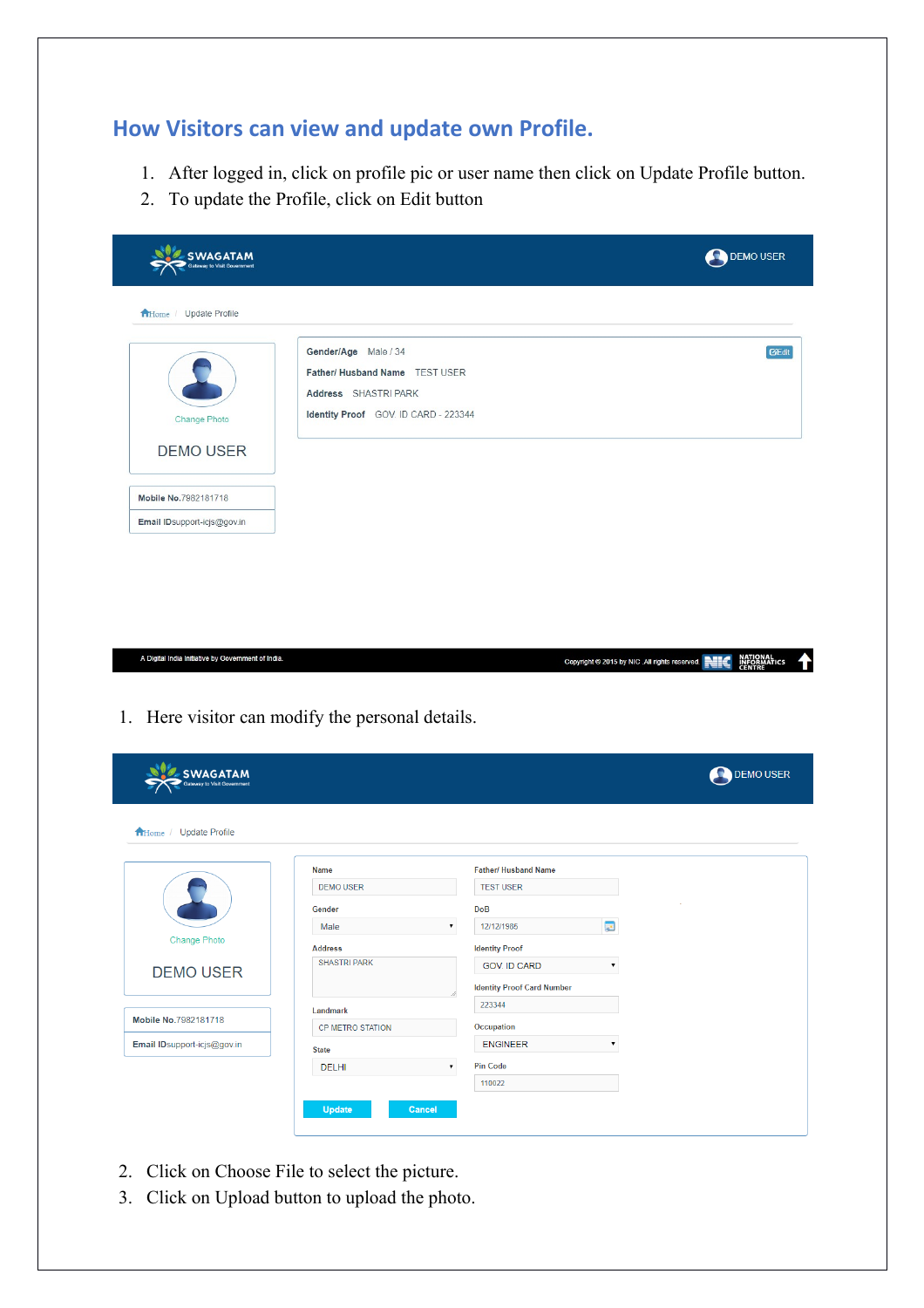| Home / Update Profile       |                                                                   |  |
|-----------------------------|-------------------------------------------------------------------|--|
| Change Photo                | Please Upload Your Photo.<br>Choose File No file chosen<br>Upload |  |
| <b>DEMO USER</b>            |                                                                   |  |
| Mobile No.7982181718        |                                                                   |  |
| Email IDsupport-icjs@gov.in |                                                                   |  |

A Digital India Initiative by Government of India.

Copyright © 2015 by NIC .All rights reserved. NATIONAL TICS THEORY PUT IN THE RESERVED TO A LET REAL PROPERTY OF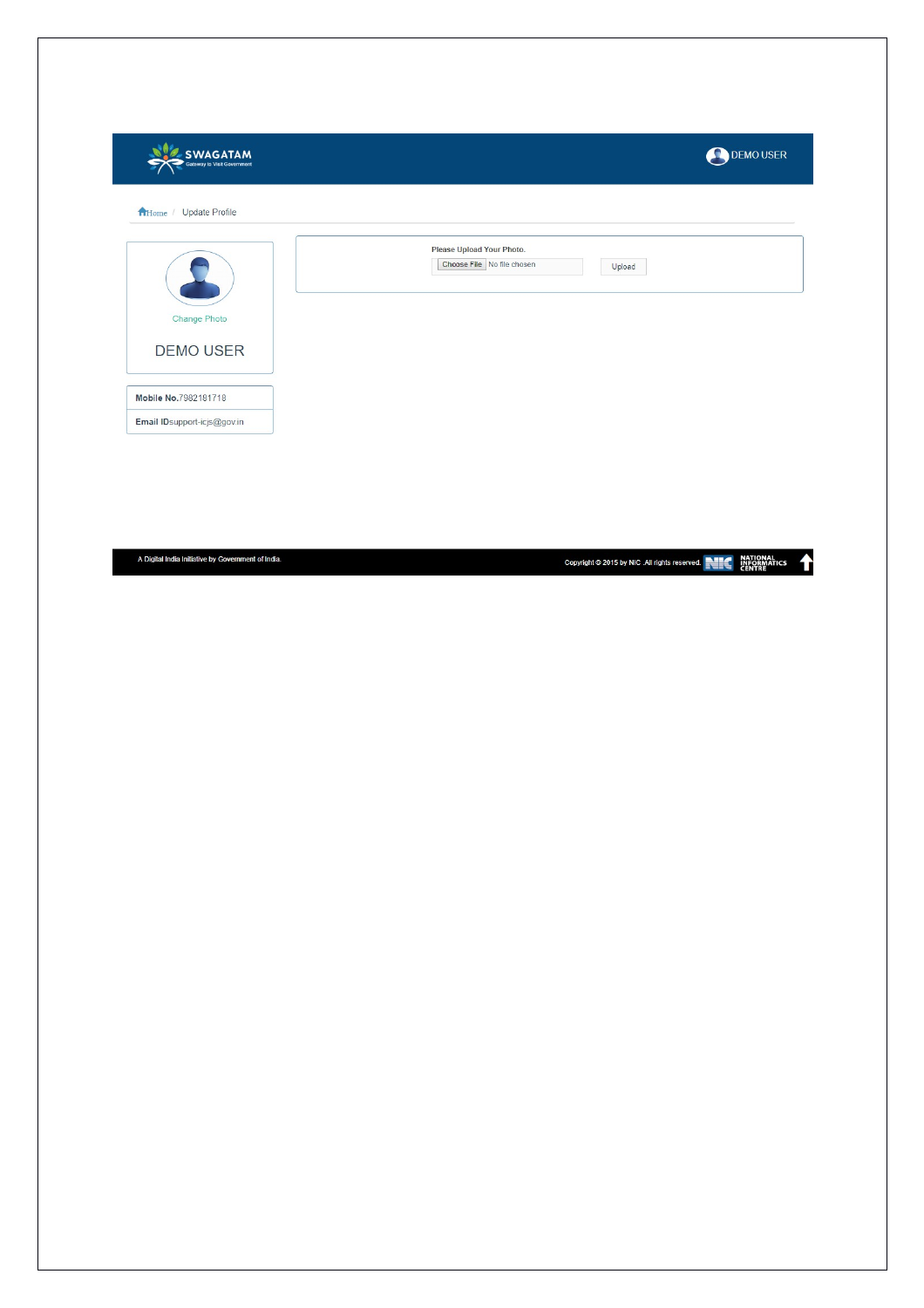## **How to apply for daily visit pass:**

1. On home page, click on Apply for Daily Visit Pass button

|            | <b>SWAGATA</b>                                     |                                |                                                                      | <b>DEMOUSER</b>                            |
|------------|----------------------------------------------------|--------------------------------|----------------------------------------------------------------------|--------------------------------------------|
|            | <b>A</b> Home / <b>Ø</b> Visitor DashBoard         |                                |                                                                      |                                            |
|            | Please select your pass type                       | <b>Daily Passes</b><br>$\circ$ | <b>Periodic Passes</b>                                               |                                            |
| श्वीर<br>1 | <b>UPCOMING VISITS</b>                             | केंसि<br>$\overline{2}$        | <b>PENDING VISITS</b><br><b>PAST VISITS</b><br>केकि<br>1             | <b>TOTAL VISITS</b><br>丽<br>$\overline{7}$ |
|            | + Apply for daily visit pass                       |                                |                                                                      | Enter any Keyword                          |
| Upcoming   | Approved                                           | Pending<br>Rejected            | <b>Cancelled</b><br>Completed<br><b>Expired</b>                      |                                            |
|            | <b>Visit Reg.No</b>                                | <b>Meeting With</b>            | <b>Office Address</b>                                                | <b>Visit Date</b><br><b>Visit Status</b>   |
|            | 1/0012/0023/142/2019                               | <b>SHASHI KANT SHARME</b>      | National Informatics Centre National Informatics Centre Head Quarter | 05/08/2019<br>Pending                      |
|            | 1/0012/0023/141/2019                               | <b>SHASHI KANT SHARME</b>      | National Informatics Centre National Informatics Centre Head Quarter | 05/08/2019<br>Cancel                       |
|            | I/0012/0023/140/2019                               | <b>SHASHI KANT SHARME</b>      | National Informatics Centre National Informatics Centre Head Quarter | 02/08/2019<br>Approved                     |
|            | I/0012/0023/138/2019                               | <b>SHASHI KANT SHARME</b>      | National Informatics Centre National Informatics Centre Head Quarter | 31/07/2019<br><b>Completed</b>             |
|            | I/0012/0023/127/2019                               | <b>SHASHIKANT SHARMA</b>       | National Informatics Centre National Informatics Centre Head Quarter | 26/07/2019<br><b>Approved</b>              |
|            | I/0012/0023/126/2019                               | <b>SHRI ASHOK KUMAR</b>        | National Informatics Centre National Informatics Centre Head Quarter | 30/07/2019<br>Cancel                       |
|            | I/0012/0023/119/2019                               | <b>SHASHIKANT SHARMA</b>       | National Informatics Centre National Informatics Centre Head Quarter | 25/07/2019<br><b>Expired</b>               |
|            | A Digital India Initiative by Government of India. |                                |                                                                      |                                            |